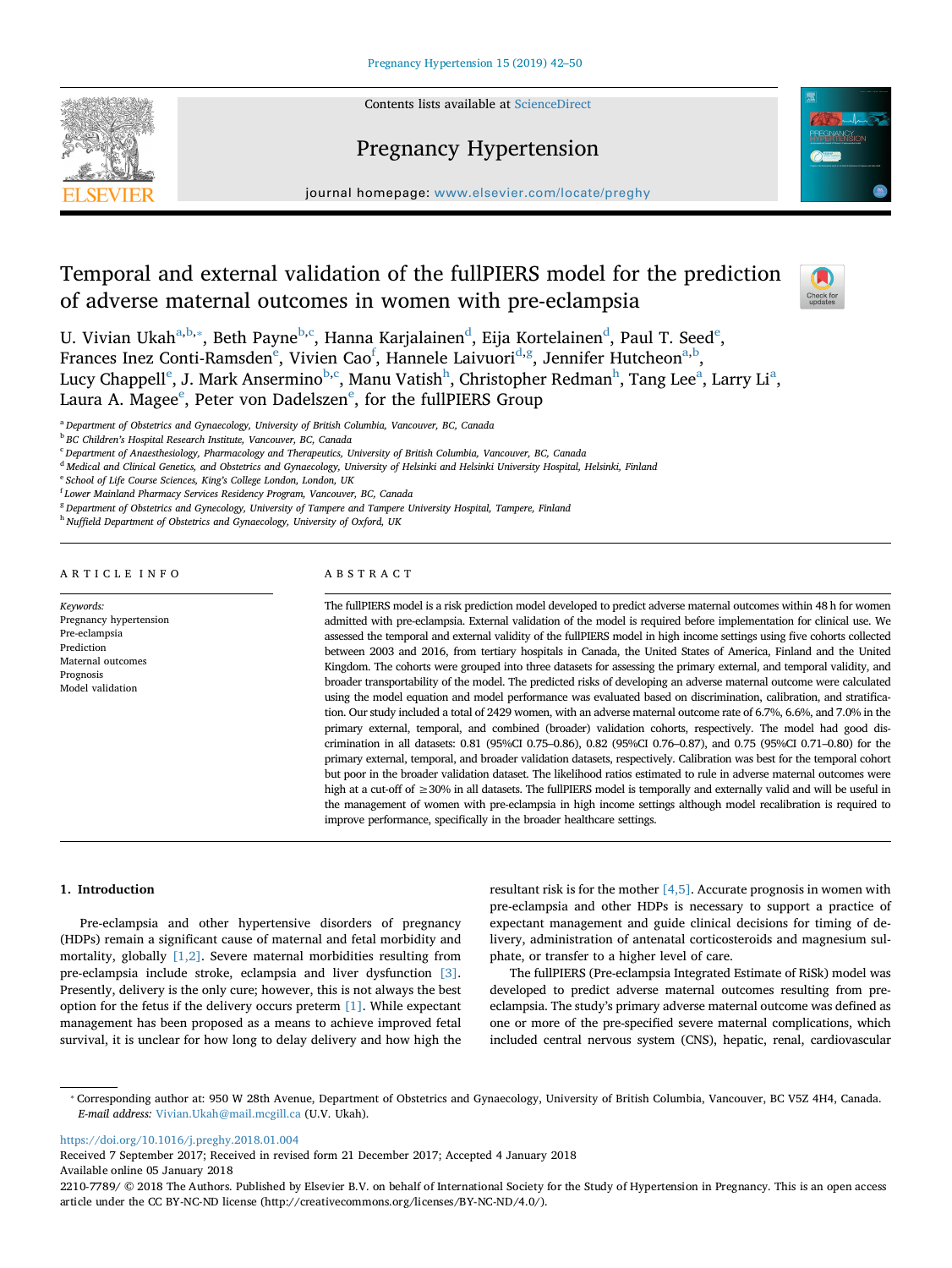and respiratory outcomes, occurring within 48 h of a woman's admission for pre-eclampsia (full definitions listed in Table S1) [\[6\].](#page-7-3) The rationale behind the PIERS project was that correctly identifying an individual woman's risk of complications before they happen would improve the clinician's ability to counsel that woman on timing of delivery and use of other interventions and avoid those complications. The multivariable model was developed in 2010 using a cohort of 2023 women admitted in tertiary centres in high income countries (HICs) with a 5% rate of adverse maternal outcomes. All the participating hospitals had expectant management policies for pre-eclampsia. Six predictor variables were included in the model: gestational age, chest pain or dyspnoea, oxygen saturation  $(SpO<sub>2</sub>)$ , platelet count, serum creatinine, and serum aspartate transaminase. The fullPIERS model was internally validated and had excellent discriminatory performance, with an area under the receiveroperating characteristic curve (AUROC) of 0.88 (95% confidence interval [CI], 0.84–0.92). The fullPIERS model equation is shown in Box 1. Although the model has promising predictive performance, temporal and external validation are necessary before it can be recommended for clinical use [\[7,8\]](#page-7-4). Validation ascertains the accuracy of the model in the population that it was designed for based on discriminatory and calibration performance. Temporal validation is carried out in the same setting as the one used during model development but with more recent patients, thereby prospectively evaluating model performance. External validation involves assessments in a similar population to that used for model development in other settings. Geographical validation is a type of external validation that includes cases that have the same inclusion and exclusion criteria as the development setting [\[8,9\].](#page-7-5)

Although there have been a few attempts to externally validate the fullPIERS model, none of the studies conducted have used a similar patient populations and healthcare settings as the development population. Differences include use of data from low-and-middle-income countries (LMIC) [\[10,11\]](#page-7-6) or using a subset (less than 34 weeks' gestational age) or broader inclusion criteria for disease (all HDPs). In addition, inadequate sample size has been an issue limiting the conclusions that can be drawn from these studies.[\[12\]](#page-7-7) Using a sufficient sample size, we sought to assess geographic external- and temporalvalidity of the fullPIERS model using datasets collected in high income countries with similar populations. **Box 1**

The fullPIERS Logistic Regression Equation for the prediction of adverse maternal outcomes from pre-eclampsia: logit  $(pi) = 2.68 + (-5.41 \times 10^{-2})$ ; gestational age at eligibility) + 1·23(chest pain or dyspnoea) +  $(-2.71 \times 10^{-2})$ ; creatinine) + (2·07 × 10<sup>-1</sup>; platelets) + (4·00 × 10<sup>-5</sup>; platelets<sup>2</sup>) + (1·01 × 10<sup>-2</sup>; aspartate trans aminase) + (-3·05 × 10-6; AST<sup>2</sup>) + (2·50 × 10<sup>-4</sup>; creatinine × platelet) + (−6·99 × 10<sup>-5</sup>; platelet × aspartate transaminase) + ( $-2.56 \times 10^{-3}$ ; platelet × SpO2)

# **2. Methods**

#### *2.1. Ethics*

This study was approved by the University of British Columbia ethics board (CREB no: H07-02207).

#### *2.2. Study population*

#### *2.2.1. Development cohort*

The fullPIERS model was developed using data collected from highincome countries: Australia, Canada, New Zealand and the United Kingdom (UK). Data were collected prospectively from 2023 women admitted to a participating tertiary level facility with pre-eclampsia from July 2008 to January 2011. Pre-eclampsia was defined as hypertension with proteinuria or hyperuricaemia, or HELLP (Haemolysis Elevated Liver enzymes Low Platelet count) syndrome [\[6\].](#page-7-3) The study's primary adverse maternal outcome was a pre-specified composite of severe maternal complications occurring within 48 h of hospital admission. These outcomes were agreed upon using a Delphi consensus process prior to the model development study [\[6\]](#page-7-3). A full list of the outcomes is listed in Appendix S1 and a fullPIERS calculator online (https://pre-empt.cfri.ca/monitoring/fullpiers) and. Women were excluded from the cohort if they had already experienced an adverse maternal outcome before hospital admission and data collection or if they were admitted in spontaneous labour. Further details of the full-PIERS cohort have been described elsewhere [\[6\]](#page-7-3).

## *2.2.2. Temporal and external validation datasets*

We identified five cohorts for the temporal and external validation of the fullPIERS model. The decision to use these cohorts in our study was based on the cohorts having similar participant inclusion and exclusion criteria, and being derived in a similar tertiary unit health care setting. The data included were collected from the (i) British Columbia Women's (BCW) Hospital (ii) the Finnish Genetics of Preeclampsia Consortium (FINNPEC) study (iii) Pre-EcLampsIa: Clinical ApplicatioN (PELICAN) of PlGF study (iv) Alere-funded Pre-Eclampsia Triage by Rapid Assay (PETRA) study and, (v) John Radcliffe Hospital, Oxford (Oxford).

The BCW cohort was made up of data extracted from retrospective medical chart reviews for women admitted with pre-eclampsia to the BCW's Hospital (Vancouver, Canada) from January 2012 to May 2016. This site was one of the centres involved in the development of the fullPIERS model. The FINNPEC study recruited a cross-sectional, case– control cohort of singleton pregnancies from five university hospitals in Finland during 2008–2011[.\[13\]](#page-7-8) The prospective PELICAN cohort included women who presented with symptoms or signs of suspected preeclampsia at one consultant-led maternity unit in the UK, January 2011 to February 2012 [\[14\]](#page-7-9). The BCW, FINNPEC and PELICAN cohorts centres practised expectant management for pre-eclampsia, similar to the centres involved in the development of the fullPIERS model. The PETRA cohort included women with symptoms and signs of pre-eclampsia presenting at twenty-four maternity units in the United States of America (USA) and Canada [\[15\].](#page-7-10) This was a prospective, observational cohort and women were recruited between January 2011 and February 2012; however, an interventionist management policy was more common in the Alere-PETRA centres. Finally, for the Oxford cohort, data were extracted retrospectively from the hospital flow sheets of women admitted in the Silver Star unit of John Radcliffe Hospital, Oxford, from 2003 to 2006.

For this study we used three sets of validation data: (i) the primary external data, comprising of the BCW, FINNPEC, and PELICAN cohorts, (ii) the temporal validation data, comprising of the BCW cohort only (iii) and the broader external data comprising of all five cohorts i.e., the BCW, FINNPEC, PELICAN, PETRA and Oxford cohorts. We divided the external validation into two sections – primary external validation using datasets with similar expectant management policies and data collection as that used during fullPIERS model development (to assess the reproducibility of the model in the most similar and reliable datasets) and "broader" external validation using combined datasets (to assess the overall transportability of the model) due to differences in clinical practice and data completeness. We planned *a priori* to base our interpretation of the model performance on the primary external dataset results. In addition, we assessed the model in only the BCW cohort for temporal validation because it was one of the model development sites.

#### *2.3. Definition of pre-eclampsia and outcomes*

We used the same definitions for pre-eclampsia as used in the fullPIERS model development study, as described above.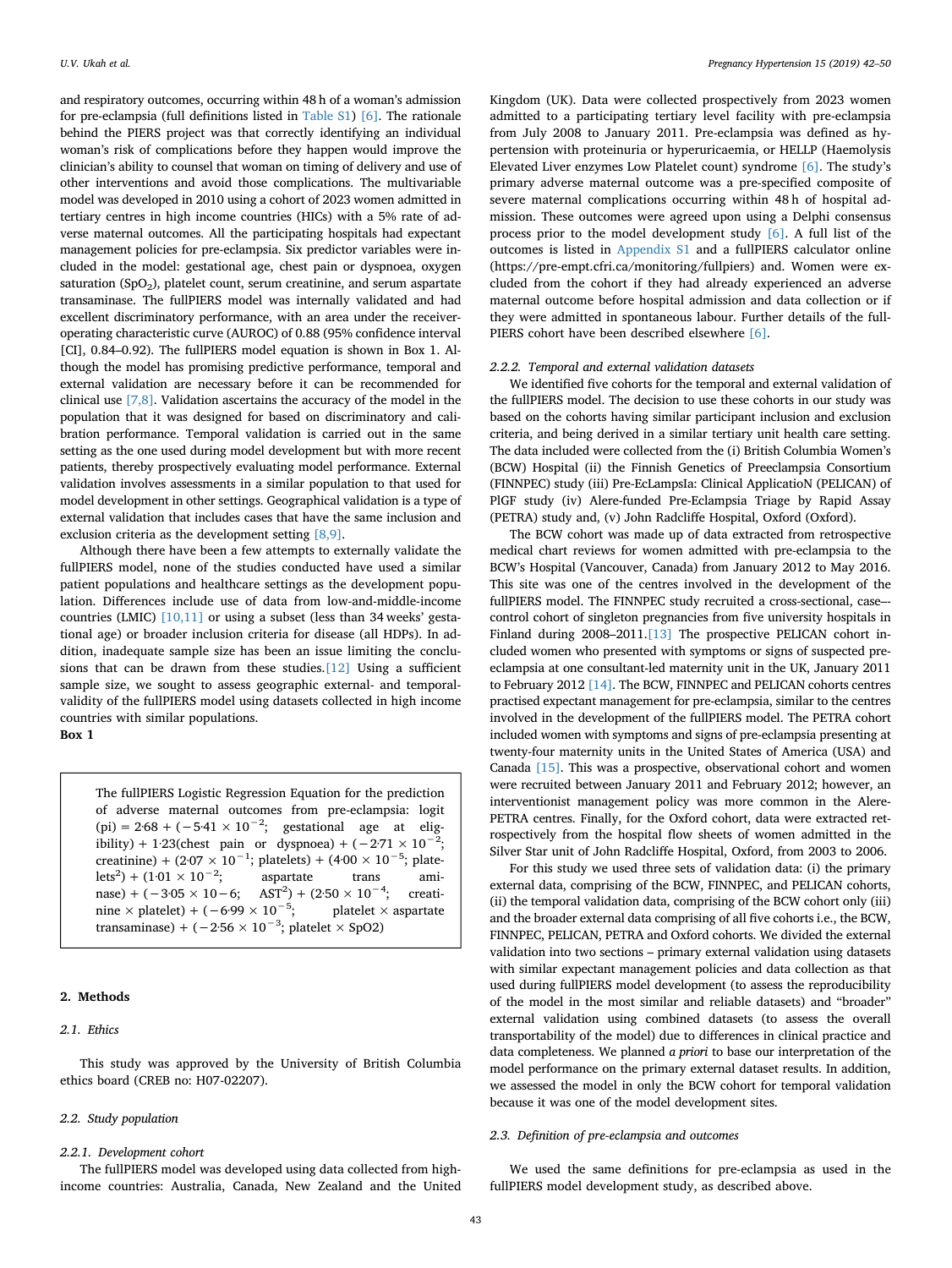The primary outcome in our validation study was also the same as in the model development study (Table S1). When the exact time of day of the occurrence of an outcome was unknown, we used outcomes occurring within two calendar days from the date of admission as a proxy for adverse maternal outcomes occurring within 48 h. We examined outcomes occurring within seven days as a secondary outcome.

## *2.4. Statistical analyses*

## *2.4.1. Demographics*

The distribution of patient characteristics of the five cohorts included in the three validation sets were compared with the development (fullPIERS) cohort. Univariate comparisons of characteristics of women who experienced an adverse outcome and those who did not, were also performed for each validation data set.

## *2.5. Model performance evaluation*

Using the worst value of each predictor measured within 48 h of admission prior to the occurrence of an adverse outcome, the published fullPIERS equation was applied to each of the validation datasets to calculate the predicted probability of experiencing an adverse outcome for each woman in the cohort under study. The performance of the model was evaluated based on its discrimination, calibration and stratification capacity.

Discriminative ability was assessed using the AUROC and was interpreted using the following pre-specified criteria: non-informative (AUROC  $\leq$  0.5), poor discrimination (0.5 < AUROC < 0.7), good discrimination (AUROC  $\geq$  0.7) [\[7,16\].](#page-7-4) Calibration was assessed by estimating the slope on a calibration plot of predicted versus observed outcome rates in each decile of predicted probability; a calibration slope of 1 and intercept of 0 is considered ideal [\[7\].](#page-7-4) Similar to the AUROC, a calibration slope was interpreted as: non-informative (slope  $\leq$  0.5), poor calibration (0.5  $\leq$  slope  $\leq$  0.7) and good calibration (slope  $\geq$  0.7) [\[17,18\]](#page-7-11). The stratification capacity of the model to classify the women into low- and high- risk categories was assessed using a classification table with generated risk groups (defined based on categories established in the model development study) [\[17,18\].](#page-7-11) The true and false positive rates, negative predictive values (NPVs), and positive predictive values (PPVs) were computed for each group. The Likelihood Ratios (LRs) were calculated for each group using the Deeks and Altman method for a multi-category diagnostic test [\[19\]](#page-7-12).

#### *2.5.1. Sensitivity analyses*

For sensitivity analyses, we assessed the model performance in the validation cohorts for the prediction of adverse outcomes occurring within seven days of admission as done in the model development. This was done to evaluate the model's clinical utility within a longer time frame. Secondary analyses also included assessment of the discrimination capacity of the (i) primary and (ii) combined external validation data without the BCW's Hospital cohort. This was done to validate the inclusion of BCW data in all our analyses subsets.

#### *2.5.2. Missing data*

Missing  $SpO<sub>2</sub>$  was substituted with the median of 97%, as done during the fullPIERS model development [\[6\]](#page-7-3). If missing, AST was substituted with alanine transaminase (ALT) when available, as this measurement had been agreed to be biologically similar by expert opinion. For other variables or where both AST and ALT were absent, the type of missingness was explored by comparing cases with and without missing data in the validation cohorts, and multiple imputations were used to generate plausible values for missing variables. Multiple imputation was carried out ten times using the multiple imputation by chained equations (MICE) method [\[20–22\]](#page-7-13).

#### *2.5.3. Sample size*

Our sample size was based on simulation studies which recommend 80–100 events (outcomes) and 100 non-events for sufficient power in validation studies [\[12\]](#page-7-7). This number of events was calculated to give 80% power at the 5% significance level. This was used to determine adequate statistical power in our study.

All statistical analyses were performed using R version 3·1·3 (The R Project for Statistical Computing).

#### **3. Results**

#### *3.1. Comparison of the development and validation cohorts*

In total, the combined cohort was made up of 2429 women: BCW  $(N = 1310)$ , FINNPEC  $(N = 124)$ , PELICAN  $(N = 70)$ , PETRA  $(N = 644)$  and Oxford  $(N = 281)$ . The distribution of patient characteristics between the development and individual validation cohorts are presented in [Table 1](#page-3-0). Compared to the development cohort, the women in the BCW cohort were more likely to be older, have a later onset of pre-eclampsia, and higher AST; the FINNPEC cohort was least likely to be multiparous and have more symptoms of chest pain or dyspnoea, while the PELICAN cohort had the lowest rate of smoking, and higher uric acid measurements. Compared to the development cohort, the women in the PETRA cohort were more likely to have an earlier onset of pre-eclampsia, had a higher rate of smoking, lower corticosteroid use for early onset pre-eclampsia but higher use of magnesium sulphate, and shorter admission to delivery for women with gestational age less than 34 weeks; they also had lower birth weights. The women in the Oxford cohort had higher platelets and creatinine measurements compared to the development cohort.

The combined distribution of patient characteristics for the cohorts grouped according to their analytical use (validation datasets), compared with the development cohort, are presented in Table S2. In total, the primary external, temporal validation and broader cohorts included 1504, 1310, and 2429 women respectively. Compared to the development cohort, the women in the primary external datasets were more likely to have an earlier onset of pre-eclampsia and less likely to smoke, while the women in the broader external datasets were more likely to multiparous and administered MgSO4. The women in both the primary and broader external datasets were more likely to be older, compared to the development cohort.

Within 48 h of admission, the rates of adverse maternal outcomes encountered in the temporal, primary, and broader external validation cohorts were 87 (6.6%), 99 (6.7%) and 171 (7.0%), respectively. The rates of adverse maternal outcomes occurring within seven days or at any time during admission and the rates of stillbirths or neonatal deaths were similar between the validation and the development cohorts (Table S2).

Table S3 presents the individual components of the primary composite adverse outcome that occurred within 48 h of admission. The most common outcomes in combined validation cohorts were blood transfusion ( $N = 61$ ), placental abruption ( $N = 21$ ), and infusion of a third antihypertensive medication ( $N = 21$ ). There were no cases of maternal deaths, cortical blindness or hepatic rupture.

## *3.2. Women with and without outcomes*

In all the validation cohorts, women with an adverse maternal outcome within 48 h had an earlier onset of pre-eclampsia, worse clinical measures (i.e. higher chest pain, sBP, uric acid, and lower platelet count) and more interventions (antihypertensive and magnesium sulphate treatment) (Table S4). They also delivered at an earlier gestational age with babies of lower birth weights. These characteristics were similarly observed in the development cohort.[\[6\]](#page-7-3)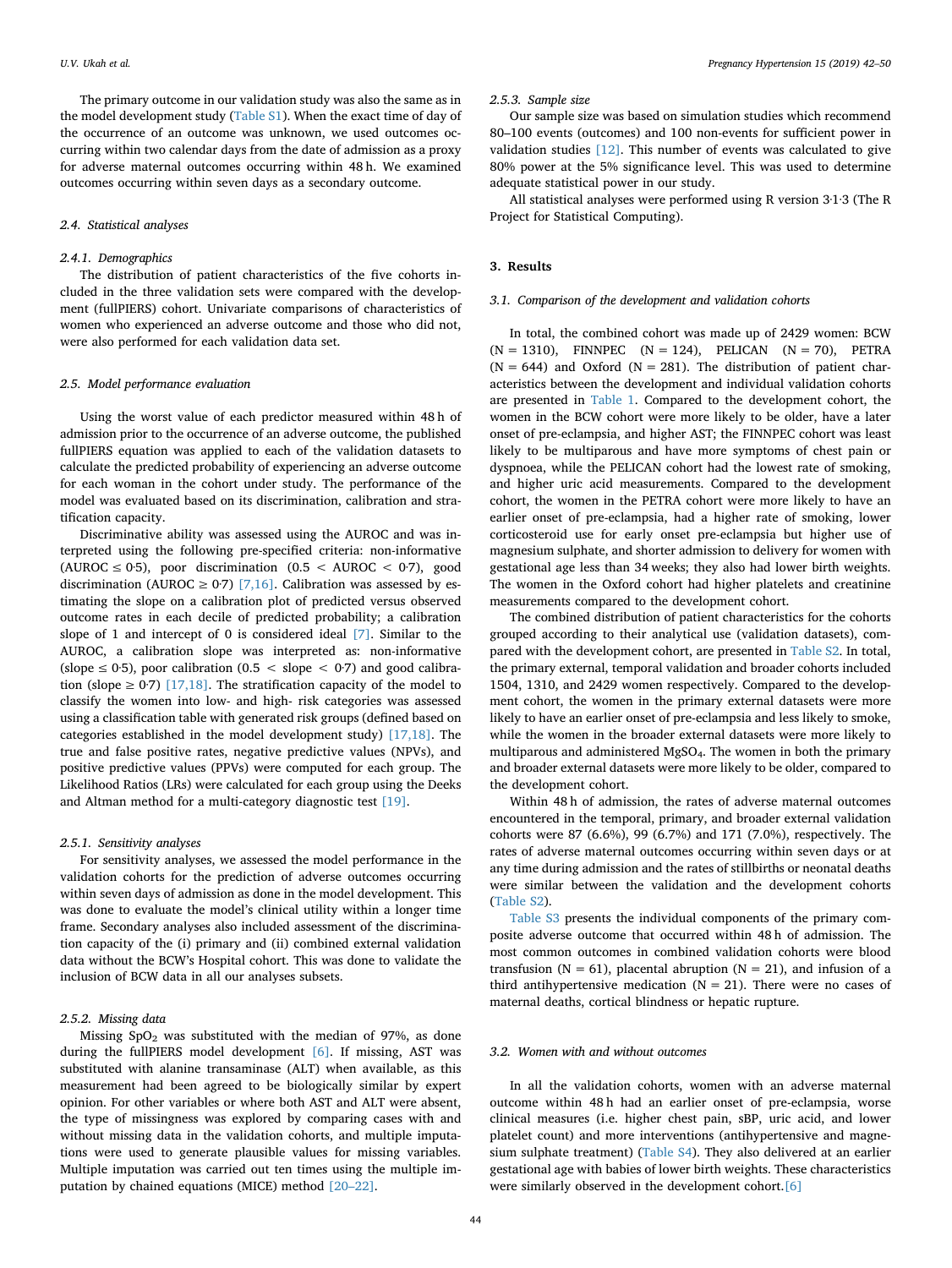#### <span id="page-3-0"></span>**Table 1**

Maternal characteristics for the individual validation datasets and development dataset.

| Characteristics                                           | fullPIERS cohort<br>(development) (2023 women) | <b>BCW</b> (1310 women)<br>(Also Temporal) | <b>FINNPEC</b><br>$(124$ women) | <b>PELICAN</b><br>$(70$ women) | <b>PETRA</b><br>$(644$ women) | Oxford (281)      |
|-----------------------------------------------------------|------------------------------------------------|--------------------------------------------|---------------------------------|--------------------------------|-------------------------------|-------------------|
| <b>DEMOGRAPHICS &amp; PREGNANCY</b>                       |                                                |                                            |                                 |                                |                               |                   |
| <b>CHARACTERISTICS</b><br>Maternal age at EDD (yr)        | 31 [27,36]                                     | 34 [31,38]                                 | 31 [27, 34]                     | 33 [29, 38]                    | 30 [24, 34]                   |                   |
|                                                           |                                                |                                            |                                 |                                |                               | 32 [28, 36]       |
| Parity $\geq 1$                                           | 581 (28.7%)                                    | 409 (31.2%)                                | 25 (20.2%)                      | 31 (44.3%)                     | 280 (43.5%)                   | 127 (45.2%)       |
| Gestational age at eligibility (wk) <sup>**</sup>         | 36 [33, 38.3]                                  | 37.7 [35.6, 39]                            | 35.2 [31.4, 370]                | 35.8 [34.3, 38.0]              | 33.9 [30.3, 36.3]             | 36.7 [33.7, 38.3] |
| Gestational age at eligibility $\langle$ 34 weeks, N      | 636 (31.4%)                                    | 218 (16.6%)                                | 51 (41.1%)<br>$\Omega$          | 16 (22.9%)                     | 331 (51.4%)                   | 99 (35.2%)        |
| Multiple pregnancy                                        | 192 (9.5%)                                     | 136 (10.4%)                                |                                 | $5(7.1\%)$                     | 52 (8.1%)                     | 26 (9.3%)         |
| Smoking in this pregnancy                                 | 249 (12.3%)                                    | 90 (6.9%)                                  | 15 (12.1%)                      | $2(2.9\%)$                     | 140 (21.7%)                   | 23 (8.2%)         |
| <b>CLINICAL MEASURES</b>                                  |                                                |                                            |                                 |                                |                               |                   |
| Systolic BP (mm Hg)                                       | 160 [150, 176]                                 | 160 [151, 171]                             | 169 [158, 179]                  | 157 [150, 170]                 | 143 [133, 154]                | 150 [140, 160]    |
| Diastolic BP (mm Hg)                                      | 102 [98, 110]                                  | 100 [94, 105]                              | 104 [99, 110]                   | 98 [92, 102]                   | 84 [76, 93]                   | 98 [90, 101]      |
| Chest pain/dyspnoea <sup>**</sup>                         | 90 (4.4%)                                      | 82 (6.3%)                                  | $10(8.1\%)$                     | $3(4.3\%)$                     | 13 (2.0%)                     | 7(2.5%)           |
| Uric acid (uM)                                            | 376 [320, 427]                                 | 379 [323, 436]                             | 366 [323, 423]                  | 400 [325, 495]                 | 369 [309, 428]                | 337 [271, 390]    |
| Lowest platelet count $(\times 10^9$ per L) <sup>**</sup> | 192 [150, 242]                                 | 174 [136, 217]                             | 187 [153, 232]                  | 170 [128, 212]                 | 203 [158, 248]                | 225 [178, 275]    |
| Highest AST/ALT (U/L) <sup>**</sup>                       | 28 [21, 41]                                    | 33 [26, 47]                                | 19 [14, 30]                     | 20 [14, 32]                    | 23 [18, 34]                   | 17 [13, 27]       |
| Creatinine (µM)                                           | 67 [58, 77]                                    | 64 [56, 75]                                | 62 [54, 69]                     | 70 [59, 84]                    | 61 [53, 71]                   | 75 [68, 84]       |
| INTERVENTIONS DURING ADMISSION                            |                                                |                                            |                                 |                                |                               |                   |
| Corticosteroids                                           | 550 (27.2%)                                    | 320 (24.4%)                                | 56 (45.2%)                      | 31 (44.3%)                     | 161 (25.0%)                   | 78 (27.8%)        |
| Corticosteroids, GA onset < 34                            | 440/636 (69.2%)                                | 195/218 (89.5%)                            | 43/51 (84.3%)                   | 14/16 (87.5%)                  | 137/331 (41.4%)               | 65/99 (65.7%)     |
| Antihypertensive therapy                                  | 1381 (68.3%)                                   | 896 (68.4%)                                | 104 (83.9%)                     | 58 (82.9%)                     | 463 (71.9%)                   | 175 (62.3%)       |
| MgSO <sub>4</sub>                                         | 690 (34.1%)                                    | 393 (30.0%)                                | 69 (55.7%)                      | 11 (15.7%)                     | 464 (72.1%)                   | 31 (11.0%)        |
| PREGNANCY OUTCOMES                                        |                                                |                                            |                                 |                                |                               |                   |
| Admission-To-Delivery Interval (Days)                     | 2[1, 5]                                        | 1[1,3]                                     | 4[2,7]                          | 6 [3, 14]                      | 2[1, 4]                       | 3[1, 8]           |
| Admission-To-Delivery Interval, $< 34^{+0}$               | 4[2, 14]                                       | 4[2, 11]                                   | 6[3, 8]                         | 13 [8, 26]                     | 3[1, 6]                       | 8 [4, 19]         |
| Weeks (Days)                                              |                                                |                                            |                                 |                                |                               |                   |
| Gestational age at delivery (wk)                          | 36.9 [34.1, 38.6]                              | 37.8 [36, 39.1]                            | 35.9 [32.3, 37.9]               | 37.6 [36.3, 38.3]              | 34.6 [31.1, 36.9]             | 36.7 [33.7, 38.3] |
| Birth weight (grams)                                      | 2141                                           | 2885                                       | 2305                            | 2700                           | 2070                          | 2516              |
|                                                           | [1441, 2807]                                   | [2275, 3364]                               | [1475, 2930]                    | [2065, 3150]                   | [1286, 2770]                  | [1647, 3216]      |
| Stillbirth                                                | $20(1.0\%)$                                    | $7(0.5\%)$                                 | $\Omega$                        | 0                              | 10 (1.6%)                     | $8(2.9\%)$        |
| Neonatal death                                            | $26(1.3\%)$                                    | 10 (0.8%)                                  | $1(0.8\%)$                      | $\overline{0}$                 | 13 (2.0%)                     | 25 (8.9%)         |
| MATERNAL OUTCOME(N women)                                 |                                                |                                            |                                 |                                |                               |                   |
| Within 48h                                                | $106(5.2\%)$                                   | 87 (6.6%)                                  | 11 (8.9%)                       | $1(1.4\%)$                     | 48 (7.5%)                     | 24 (8.5%)         |
| Within 7 days                                             | 203 (10.0%)                                    | 110 (8.4%)                                 | 40 (32.3%)                      | $2(2.9\%)$                     | 56 (8.7%)                     | 45 (16.0%)        |
| At anytime                                                | 261 (12.9%)                                    | 122 (9.3%)                                 | 62 (50.0%)                      | $6(8.6\%)$                     | 62 (9.6%)                     | 57 (20.3%)        |
|                                                           |                                                |                                            |                                 |                                |                               |                   |

AST (aspartate aminotransferase), BP (blood pressure), EDD (estimated date of delivery), MgSO<sub>4</sub> (magnesium sulphate). \*\*Variables included in the model.

## *3.3. Data completeness*

Table S5 shows the number of missing predictor variables in each of the analysis/validation cohorts. Gestational age at admission for disease was the most complete variable in all the validation datasets except for two missing cases (0.1%) in the broader external dataset while chest pain/dyspnoea and  $SpO<sub>2</sub>$  had the highest proportion of missing data. The broader validation dataset had the most missingness overall with 3.3% for platelet count, 4.5% for AST or ALT, 7.3% for serum creatinine, 37.2% for chest pain or dyspnoea, and 42.4% for  $SpO<sub>2</sub>$ .

#### *3.4. Model performance*

## *3.4.1. Primary external validation*

The fullPIERS model showed good discrimination in the primary external validation dataset with an AUROC of 0.81 (95% CI 0.76–0.87) ([Fig. 1a](#page-4-0)). Imputation of missing variables did not show any significant change in the discriminatory performance (AUROC of 0.81 (95% CI 0.75–0.86).

The model also showed good calibration performance in the primary external validation dataset with a slope of 0.70, although the intercept was marginally elevated ( $\alpha = 0.3$ ) [\(Fig. 2](#page-5-0)a).

[Table 2](#page-5-1) shows the distribution of women in pre-specified predicted probability risk groups and the stratification capacity of the model in each group for the primary external validation dataset. The distribution of women in these risk group was similar to the model development study with 30.5% of women having a predicted probability of < 1% (35% in the development cohort) and 4% of women with a predicted

probability of  $\geq$  30% (also 4% in the development cohort) [\[6\]](#page-7-3). Using the predicted probability cut-off of  $\geq$  30% for high risk (pre-identified threshold in the model development study), 55% of the women had an adverse outcome. The resulting false positive rate was 2% (specificity of 98%) and the true positive rate (sensitivity) was 36% with a high LR of 17 (95%CI 10.97–26.43) showing strong evidence to rule in adverse maternal outcomes; the LR at the lower predicted scores (< 2.5%) were not useful for ruling out adverse outcomes. Overall, the model was able to stratify women into a high risk group (predicted probability  $\geq 30\%$ ) and a low risk group (predicted probability < 30%).

#### *3.4.2. Temporal validation*

For the temporal validation using only the BCW cohort, the fullPIERS model showed good discrimination capacity with an AUROC of 0.82 (95% CI 0.76–0.87) [\(Fig. 1c](#page-4-0)), which did not change after imputation of missing values. Calibration was good with a slope of 0.70 and intercept of 0.20 [\(Fig. 2b](#page-5-0)).

[Table 3](#page-6-0) presents the distribution of women and the stratification capacity of the model in the temporal validation datasets in each prespecified predicted risk group. The proportions of women in the lowest ( $<$  1%) and highest risk group ( $\geq$  30%) were 30% and 5% respectively. The proportion of women with adverse outcomes in the highest risk group of  $\geq$  0.3 (56%) was also similar to the proportion in the development data (59%).[\[6\]](#page-7-3) The resulting false positive rate was 2% (specificity 98%) and the true positive rate was 41% with a high LR of 18 (95%CI 11.60–28.16) at this threshold, showing strong evidence to rule in adverse maternal outcomes.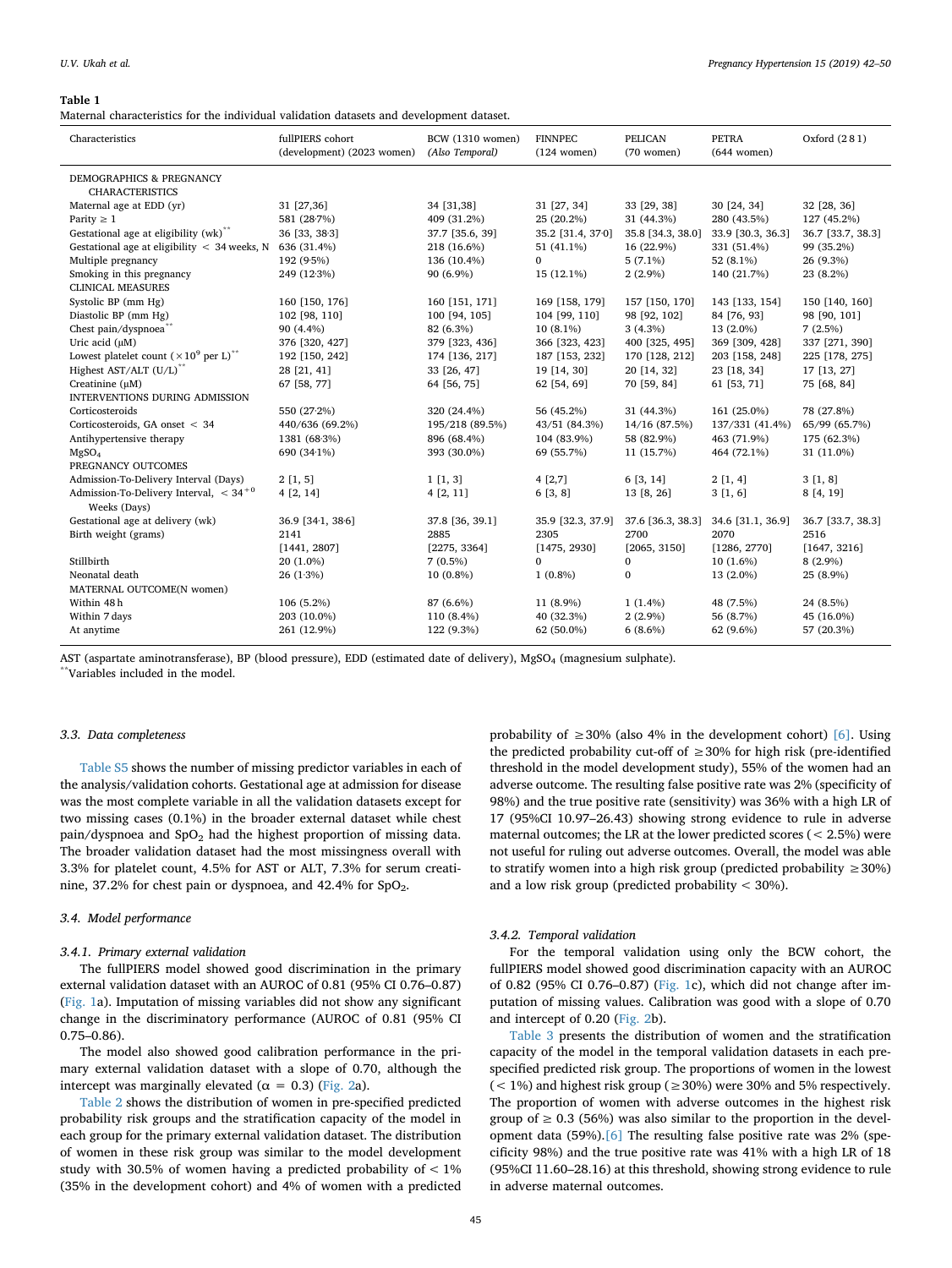<span id="page-4-0"></span>



A) Primary external dataset





C) Broader external dataset

**Fig. 1.** Discrimination performance of the fullPIERS model within 48 h of admission.

# *3.4.3. Broader external validation*

The fullPIERS model retained good discrimination in the broader validation dataset although the AUROC decreased (0.74 (95% CI 0.69–0.80) ([Fig. 1c](#page-4-0)). As seen in the prior validation cohorts, there was also no significant change after imputation of missing data (AUROC of 0.75 (95% CI 0.71–0.80). Calibration ability was poor with a slope of 0.55 and intercept of 0.30 **(**[Fig. 2](#page-5-0)c).

Similar to the primary external validation dataset, about 4% of women had a predicted probability of  $\geq 30\%$  ([Table 4\)](#page-6-1) [\[6\].](#page-7-3) In this highest risk group, half of women had an adverse outcome. The resulting false positive rate was 2% (specificity 98%) and the true positive rate was 27% with a LR of 13 (95% CI 9.21–18.9).

Thus, the LR also showed strong evidence to rule in adverse maternal outcomes in all datasets.

# *3.5. Sensitivity analyses*

#### *3.5.1. Performance for outcomes within seven days*

Model performance decreased in all three validation datasets for the prediction of adverse outcomes within seven days. The AUROCs after imputation of missing data were 0.71 (95% CI 0.66–0.76), 0.69 (95% CI 0.65–0.73), and 0.78 (95% CI 0.72–0.83), for the primary external, broader and temporal validation datasets, respectively. Calibration was poor in all datasets with slopes of 0.63, 0.61 and 0.44 for the temporal, primary external and broader external datasets, respectively. Similar results were observed from the complete case analyses.

## *3.5.2. Performance of model excluding the BCW cohort*

The discriminatory performance of the model dropped in both the primary and broader external validation datasets upon the exclusion of the BCW's cohort, although the AUROCs remained  $> 0.70$  (Appendix Fig. 1).

## **4. Discussion**

We assessed the temporal and external validation of the fullPIERS model using three datasets from high income countries for the prediction of adverse maternal outcomes within 48 h. Overall, the model retained good discriminatory performance across all datasets (AUROC  $\geq$  0.7). Calibration was good in the primary and temporal external datasets but was poor in the broader external dataset, as reflected by the reduction in slope. An increase in the calibration intercept was also observed in all three of the validation cohorts. Despite errors in calibration the model was able to classify women into low- and high-risk groups using a predicted probability cut-off of  $\geq$  30% and showed a strong ability to 'rule in' adverse outcomes within 48 h at this cut-off.

In external validation studies, decreases in model performance are common and can be a result of overfitting of the model to the data used for development, case-mix differences between the development and validation cohorts, or differences in the effect of the model predictors between the development and validation cohorts, or a combination of some or all of these factors [\[8\]](#page-7-5). All the AUROCs estimated in the three validation cohorts were lower than that estimated in the original full-PIERS model development study (0.88 (95% CI 0.84–0.92). This difference was only significant in the broader validation cohort (the confidence intervals overlapped for the primary external and temporal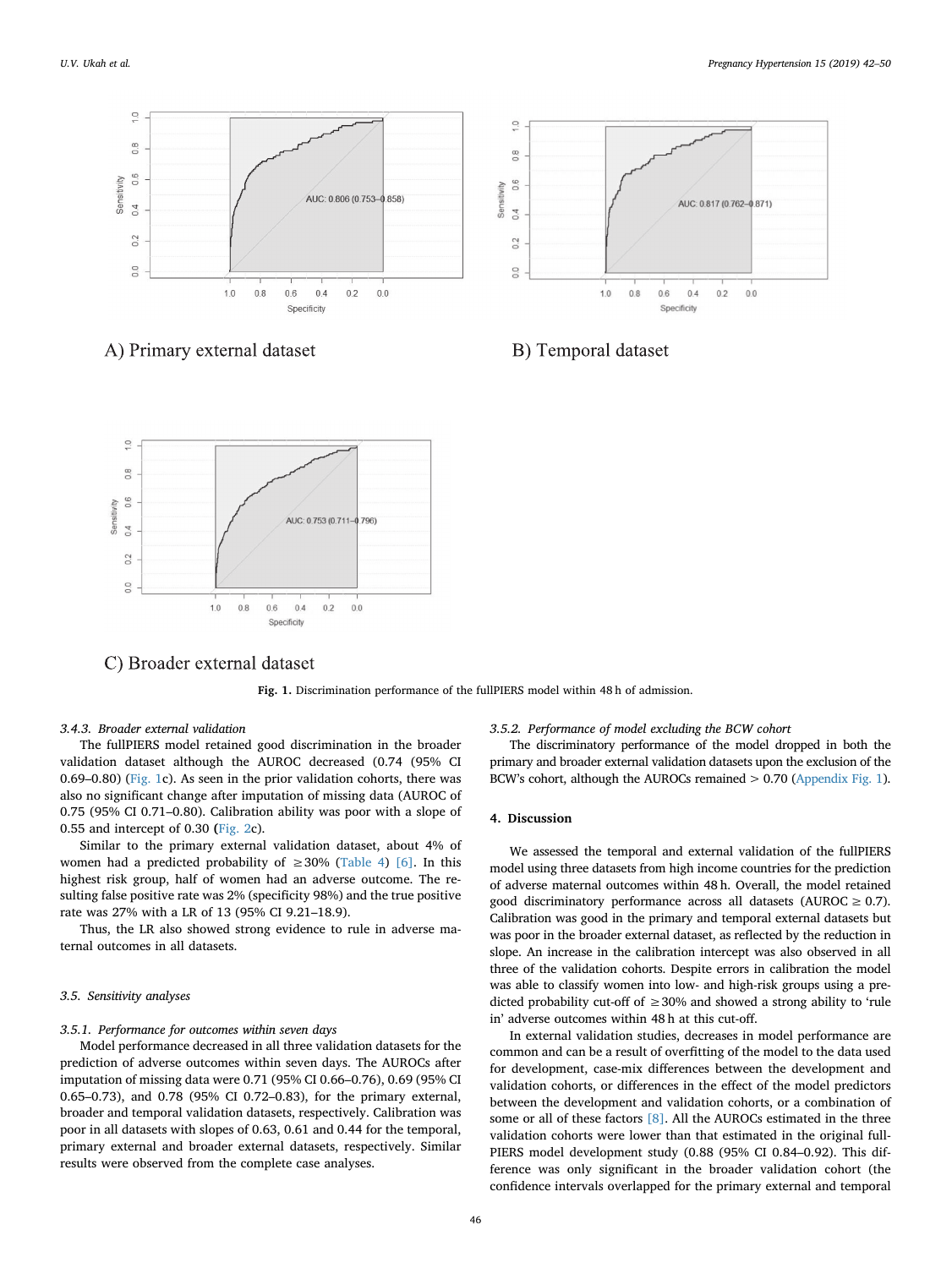<span id="page-5-0"></span>

(A) Primary external

(B) Temporal



(C) Broader

**Fig. 2.** Calibration performance of the fullPIERS model within 48 h of admission.

validation). A decrease in performance was also observed in the calibration ability of the model upon temporal validation, whereby the dataset most similar to the development cohort was used.

There were fewer case-mix differences between the development and temporal validation data with regard to demographics, antihypertensive administration, and adverse neonatal and maternal outcomes [\(Table 1](#page-3-0)). Despite the fact that the women in the temporal cohort had worse predictor measurements, the rates of adverse outcomes between the two cohorts were similar, suggesting a possible difference in the predictor-outcome relationship. Studies have reported that a slope < 1 is indicative of inconsistent predictor effects or/and

overfitting [\[7,23\]](#page-7-4). We suspect that it is more likely that the reduced performance was due to different predictor effects and perhaps, overfitting than due to case-mix differences [\[9,23\]](#page-7-14).

In addition to the predictor-effects, case-mix differences may have played a more substantial role in the broader external dataset, as there were more differences in population characteristics observed in the PETRA and Oxford datasets compared to the fulPIERS cohort. There was also a slightly higher rate of adverse maternal outcome within 48 h, which was reflected in the calibration intercept (0.3). Of note, the PETRA cohort, which significantly contributed to the broader validation dataset, primarily included women admitted in the USA. The

#### <span id="page-5-1"></span>**Table 2**

Risk stratification table to assess the performance of the fullPIERS model for predicting maternal outcome at varying predicted probability cut-off values within 48 h in the Primary External Validation dataset.

| Prediction score range<br>(Mean predicted<br>probability) | Total N women in<br>range $(\%)$ (N = 1504) | N women with<br>outcome (%<br>$(N = 99)$ | LR [95% CI]       | NPV(%)<br>[95% CI] | PPV (%)<br>[95% CI] | True positive rate<br>$(%)$ [95% CI] | False positive rate<br>(%) [95% CI] |
|-----------------------------------------------------------|---------------------------------------------|------------------------------------------|-------------------|--------------------|---------------------|--------------------------------------|-------------------------------------|
| $< 1.0\%$                                                 | 459 (30.5%)                                 | $8(1.7\%)$                               | 0.25              |                    |                     |                                      |                                     |
| $(0.5\%)$                                                 |                                             |                                          | $[0.12 - 0.52]$   |                    |                     |                                      |                                     |
| $1.0 - 2.4\%$                                             | 498 (33.1%)                                 | 14 (2.8%)                                | 0.41              | 98                 | 8.6                 | 92                                   | 68                                  |
| $(1.2\%)$                                                 |                                             |                                          | $[0.25 - 0.67]$   | $[0.96 - 0.99]$    | $[0.07 - 0.11]$     | $[0.84 - 0.96]$                      | $[0.65 - 0.70]$                     |
| $2.5 - 4.9\%$                                             | 287 (19.1%)                                 | 13 (4.5%)                                | 0.67              | 98                 | 14                  | 78                                   | 34                                  |
| $(3.4\%)$                                                 |                                             |                                          | $[0.40 - 1.13]$   | $[0.96 - 0.99]$    | $[0.11 - 0.17]$     | $[0.68 - 0.85]$                      | $[0.31 - 0.40]$                     |
| $5.0 - 9.9\%$                                             | 117 (7.8%)                                  | 16 (13.7%)                               | 2.25              | 97                 | 25                  | 65                                   | 14                                  |
| $(7.0\%)$                                                 |                                             |                                          | $[1.38 - 3.66]$   | $[0.96 - 0.98]$    | $[0.20 - 0.31]$     | $[0.54 - 0.74]$                      | $[0.12 - 0.16]$                     |
| $10-0-29.9%$                                              | 77 (5.1%)                                   | 12 (15.6%)                               | 2.62              | 96                 | 47                  | 41                                   | 7                                   |
| (17.2%)                                                   |                                             |                                          | $[1.47 - 4.68]$   | $[0.95 - 0.97]$    | $[0.36 - 0.58]$     | $[0.32 - 0.52]$                      | $[0.06 - 0.08]$                     |
| $\geq 30.0\%$                                             | 66 (4.4%)                                   | 36 (54.5%)                               | 17.03             | 96                 | 55                  | 36                                   | $\overline{2}$                      |
| $(60.9\%)$                                                |                                             |                                          | $[10.97 - 26.43]$ | $[0.94 - 0.97]$    | $[0.42 - 0.67]$     | $[0.27 - 0.47]$                      | $[0.02 - 0.03]$                     |

LR, Likelihood ratios; PPV, positive predictive value; NPV, negative predictive value.

\* True positive rate (or Sensitivity), false positive rate (1-Specificity).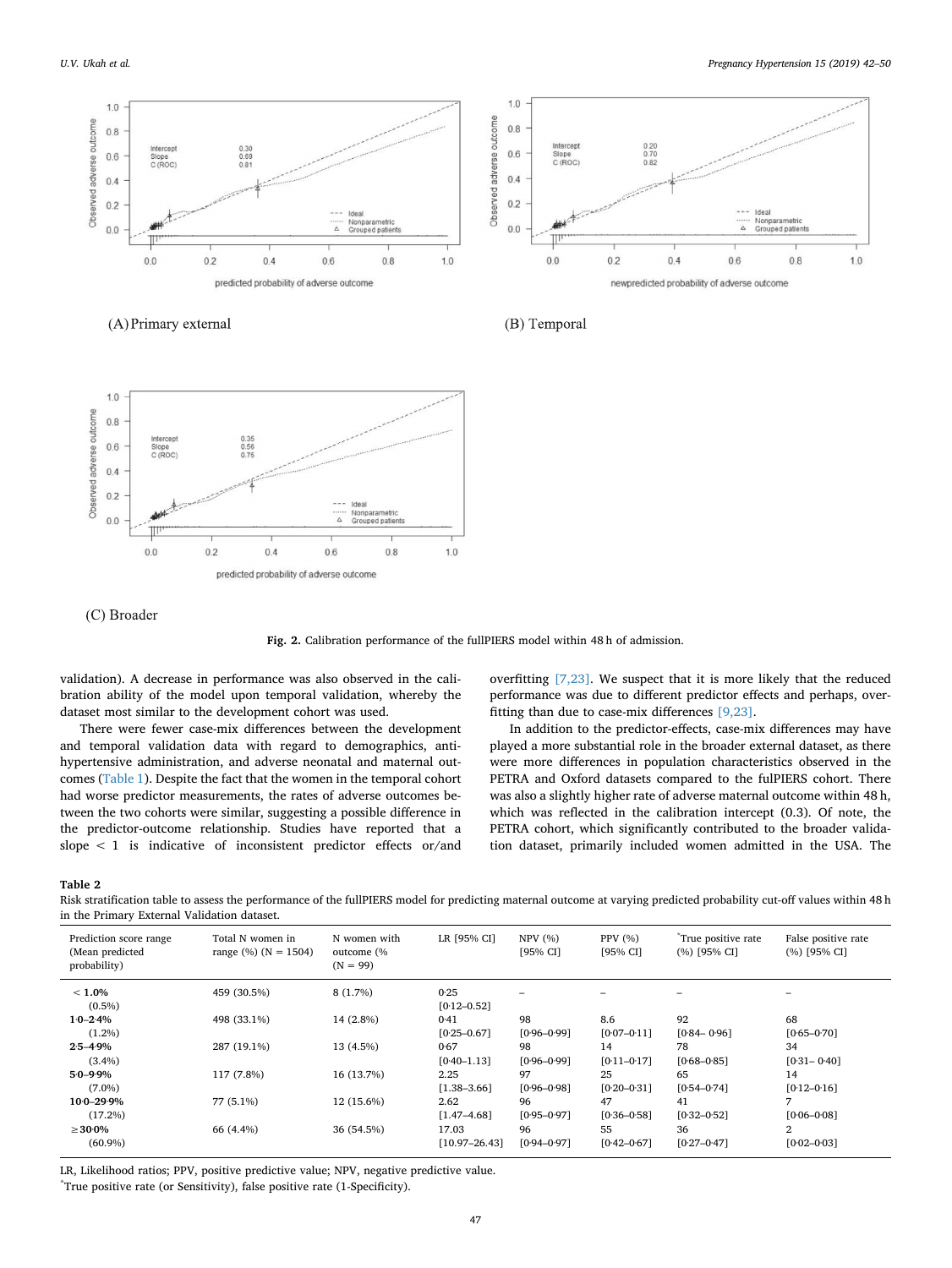#### <span id="page-6-0"></span>**Table 3**

Risk stratification table to assess the performance of the fullPIERS model for predicting maternal outcome at varying predicted probability cut-off values within 48 h in the temporal dataset.

| Prediction score<br>range | Total N women in range<br>$(%) (N = 1310)$ | N women with<br>outcome (%)<br>$(N = 87)$ | LR [95% CI]             | NPV(%)<br>[95% CI] | PPV $(%)$<br>[95% CI] | *True positive rate<br>$(%)$ [95% CI] | False positive rate (%)<br>[95% CI] |
|---------------------------|--------------------------------------------|-------------------------------------------|-------------------------|--------------------|-----------------------|---------------------------------------|-------------------------------------|
| $< 1.0\%$<br>$(0.6\%)$    | 395 (30.2%)                                | $6(1.5\%)$                                | 0.22<br>$[0.09 - 0.50]$ |                    |                       |                                       |                                     |
| $1.0 - 2.4\%$             | 430 (32.8%)                                | $11(2.6\%)$                               | 0.37                    | 98                 | 8.9                   | 93                                    | 68                                  |
| $(1.2\%)$                 |                                            |                                           | $[0.21 - 0.64]$         | $[0.97 - 0.99]$    | $[0.07 - 0.11]$       | $[0.85 - 0.97]$                       | $[0.66 - 0.70]$                     |
| $2.5 - 4.9\%$             | 247 (18.9%)                                | 11 (4.5%)                                 | 0.66                    | 98                 | 14                    | 80                                    | 34                                  |
| $(3.4\%)$                 |                                            |                                           | $[0.37 - 1.51]$         | $[0.97 - 0.99]$    | $[0.12 - 0.18]$       | $[0.70 - 0.88]$                       | $[0.31 - 0.37]$                     |
| $5.0 - 9.9\%$             | 109 (8.3%)                                 | 14 (12.8%)                                | 2.07                    | 97                 | 25                    | 68                                    | 15                                  |
| $(7.0\%)$                 |                                            |                                           | $[1.24 - 3.47]$         | $[0.96 - 0.98]$    | $[0.20 - 0.31]$       | $[0.57 - 0.77]$                       | $[0.13 - 0.17]$                     |
| $10.0 - 29.9\%$           | 65 (5.0%)                                  | $9(13.8\%)$                               | 2.26                    | 96                 | 48                    | 45                                    | 7                                   |
| $(16.9\%)$                |                                            |                                           | $[1.16 - 4.41]$         | $[0.95 - 0.97]$    | $[0.37 - 0.59]$       | $[0.34 - 0.56]$                       | $[0.06 - 0.08]$                     |
| $\geq 30.0\%$             | 64 (4.9%)                                  | 36 (56.3%)                                | 18.07                   | 96                 | 56                    | 41                                    | 2                                   |
| (61.5%)                   |                                            |                                           | $[11.60 - 28.16]$       | $[0.95 - 0.97]$    | $[0.43 - 0.68]$       | $[0.31 - 0.52]$                       | $[0.02 - 0.03]$                     |

LR, Likelihood ratios; PPV, positive predictive value; NPV, negative predictive value.

\* True positive rate (or Sensitivity), false positive rate (1-Specificity).

#### <span id="page-6-1"></span>**Table 4**

Risk stratification table to assess the performance of the fullPIERS model for predicting maternal outcome at varying predicted probability cut-off values within 48 h in the Broader (Combined) dataset.

| Prediction score<br>range | Total N women in range<br>$(\%)(N = 2429)$ | N women with<br>outcome (%)<br>$(N = 171)$ | LR [95% CI]             | NPV(%)<br>[95% CI] | PPV (%)<br>[95% CI] | True positive rate<br>(%) [95% CI] | False positive rate (%)<br>[95% CI] |
|---------------------------|--------------------------------------------|--------------------------------------------|-------------------------|--------------------|---------------------|------------------------------------|-------------------------------------|
| $< 1\%$<br>$(0.6\%)$      | 604 (24.9%)                                | 14 (2.3%)                                  | 0.31<br>$[0.18 - 0.55]$ |                    | -                   | -                                  |                                     |
| $1.0 - 2.4\%$             | 779 (32.1%)                                | 27 (3.5%)                                  | 0.47                    | 98                 | 8.6                 | 92                                 | 74                                  |
| $(1.7\%)$                 |                                            |                                            | $[0.34 - 0.66]$         | $[0.96 - 0.99]$    | $[0.07 - 0.10]$     | $[0.86 - 0.95]$                    | $[0.72 - 0.76]$                     |
| $2.5 - 4.9\%$             | 526 (21.7%)                                | $31(5.9\%)$                                | 0.83                    | 97                 | 12                  | 76                                 | 41                                  |
| $(3.5\%)$                 |                                            |                                            | $[0.61 - 1.12]$         | $[0.96 - 0.99]$    | $[0.11 - 0.15]$     | $[0.69 - 0.82]$                    | $[0.39 - 0.43]$                     |
| $5.0 - 9.9\%$             | 259 (10.7%)                                | 30 (11.6%)                                 | 1.73                    | 96                 | 19                  | 58                                 | 19                                  |
| $(7.0\%)$                 |                                            |                                            | $[1.25 - 2.40]$         | $[0.95 - 0.97]$    | $[0.16 - 0.23]$     | $[0.50 - 0.65]$                    | $[0.17 - 0.20]$                     |
| $10.0 - 29.9\%$           | 169 (7.0%)                                 | 23 (13.6%)                                 | 2.08                    | 95                 | 26                  | 40                                 | 9                                   |
| $(16.3\%)$                |                                            |                                            | $[1.40 - 2.09]$         | $[0.94 - 0.96]$    | $[0.21 - 0.32]$     | $[0.33 - 0.48]$                    | $[0.07 - 0.10]$                     |
| $\geq 30.0\%$             | 92 (3.8%)                                  | 46 (50.0%)                                 | 13.20                   | 95                 | 50                  | 27                                 | $\mathbf{2}$                        |
| $(60.4\%)$                |                                            |                                            | $[9.21 - 18.9]$         | $[0.94 - 0.96]$    | $[0.39 - 0.61]$     | $[0.21 - 0.34]$                    | $[0.02 - 0.03]$                     |

LR, Likelihood ratios; PPV, positive predictive value; NPV, negative predictive value.

\* True positive rate (or Sensitivity), false positive rate (1-Specificity).

pattern of practice for the management of women with pre-eclampsia in the USA is different from the other datasets in that it is more interventionist than expectant; this could also be observed from the short admission to delivery interval for women with gestational age less than 34 weeks compared to the other cohorts ([Table 1\)](#page-3-0). Earlier delivery would shorten the natural course of pre-eclampsia and could reduce performance of the model. The extreme predictions shown in the calibration graph (over-prediction of outcomes in the lower risk groups and under-prediction in the higher risk groups) as well as the significant reduction in slope (0.55) are also suggestive of overfitting of the model [\[9\].](#page-7-14) These findings suggest a need for recalibration of the model to improve its performance in broader external dataset.

## *4.1. Comparison with existing literature*

Four previous studies have assessed the validity of the fullPIERS model [\[10,11,24\].](#page-7-6) The study by Akkermans et al. [\[24\]](#page-8-0). used a cohort of women with severe, early-onset pre-eclampsia admitted into tertiary centres in the Netherlands. Although this study included patients from a similar setting to the fullPIERS cohort i.e. tertiary, high income setting, their inclusion criteria may have resulted in a significant case-mix difference. In contrast with our study, they reported a higher discriminative performance of the model (AUC ROC 0.97, 95% CI: 0.94–0.99). The validation studies by Agrawal et al. [\[10\]](#page-7-6) and Ukah

et al. [\[11\]](#page-7-15) both examined the fullPIERS model in low resourced settings and the study by Hadley et al. [\[25\]](#page-8-1) included women with all HDPs. The use of datasets with populations from low-and-middle income settings (less resources and higher rates of outcomes), or with different inclusion criteria (e.g. other types of HDPs were included), and different management practice (e.g. less expectant management), compared to the development cohort, may have also contributed to an increase in severity of case-mix and resulted in the lower performance reported by these studies. Similar to our study; these three studies [\[10,11,25\]](#page-7-6) reported a decrease in discriminative ability (although all three studies still reported good discrimination AUROC > 0.7).

# *4.2. Strengths and limitations*

A strength of this study is the assessment of the validity and transportability of the fullPIERS risk prediction model using data similar to the model development cohort i.e. data from tertiary and highincome settings. We also had sufficient power to detect any major changes in the model performance. The findings from our analyses are important to actually determine if the model itself is valid as developed, and not just if it works by chance or due to peculiarities in the validation cohort used. The combination of cohorts from different sites also makes our findings more generalizable; thus our findings represent a true validation of the model's performance in similar settings.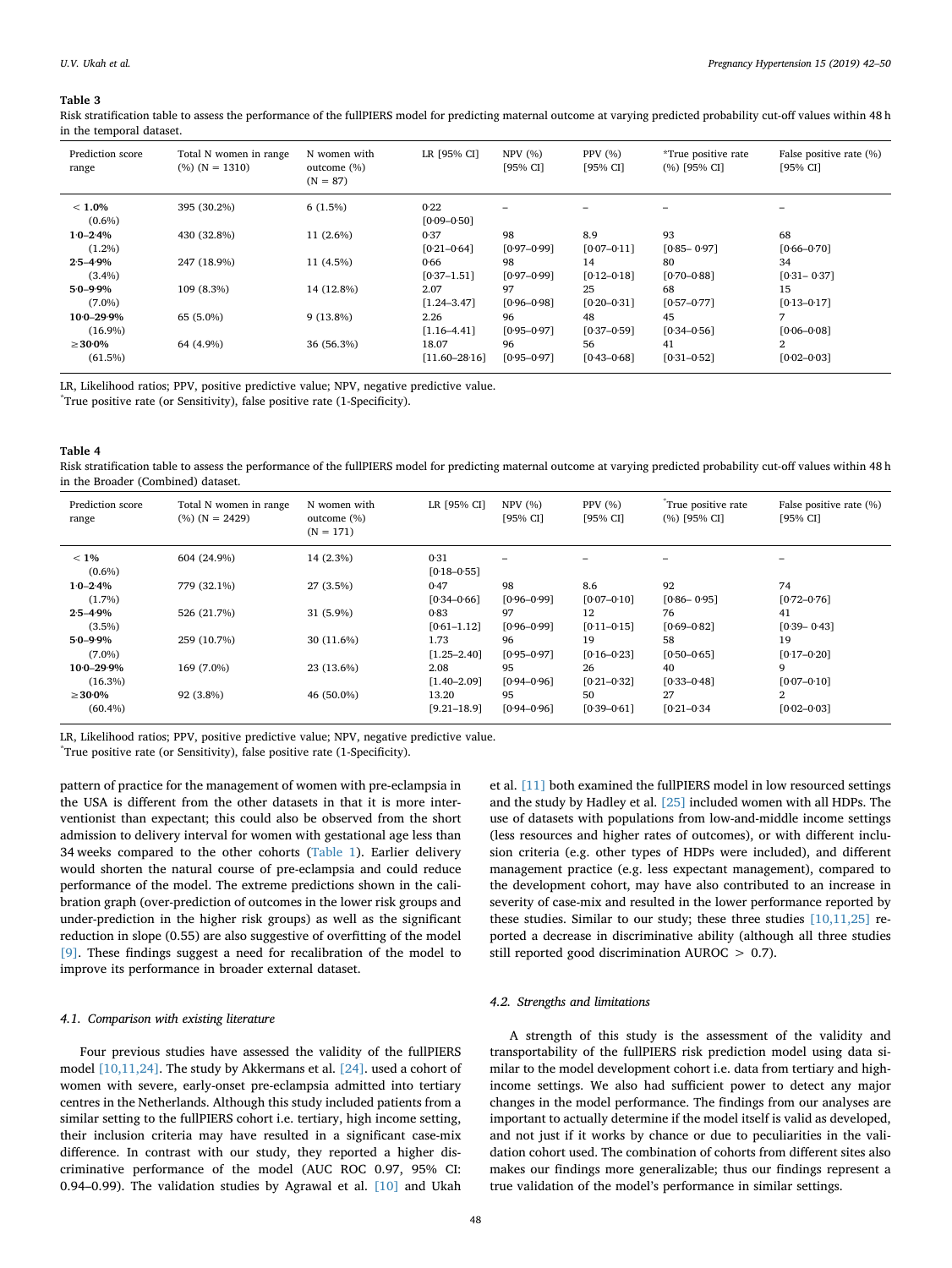One limitation is that to achieve adequate power, we included women from BCW's Hospital, which was one of the development sites, in the primary and broader external validation datasets. Although it may be ideal to use completely different sites for an external validation, these women were enrolled in a later time period from those used in the development study and can still be considered an external cohort. Our sensitivity analyses assessing the impact of including the BCW cohort demonstrated that the discriminatory performance without the BCW cohort remained good (AUROC  $> 0.70$ ) showing that the model performance was not entirely dependent on the BCW cohort.

Another limitation was the large percentage of missing data in the broader external validation dataset. Although we accounted for this limitation by using multiple imputation techniques, these may have affected the precision of the model performance estimate. However, research suggests that imputation is preferable to omission of individuals, even if a predictor is completely missing in a dataset [\[22,26\]](#page-8-2). Our imputation analyses did not show any significant difference, thereby suggesting that there was less likelihood of bias in the broader external datasets. We hope that our results will encourage the measurements of  $SpO<sub>2</sub>$  and other model variables since they are important predictors of adverse maternal outcomes within 48 h.

# *4.3. Implications for clinical practice*

This external validation study shows that the fullPIERS model is useful in discriminating between patients at high and low risk of adverse maternal outcomes within 48 h and even up to a week after assessment. Our study also shows that using a threshold of  $\geq 30\%$  predicted probability was a good threshold to rule-in the outcome. Based on our results, the model can be used to aid clinicians in managing women with pre-eclampsia in similar settings and to make decisions such as transfer to higher care units and delivery. However, caution should be applied when using the model in settings with a broader casemix of patients or a more interventionist management style such as those participating in the PETRA study. Recalibration of the model should be considered in these settings before clinical use.

#### **5. Conclusion**

The fullPIERS model is temporally and externally valid for the prediction of adverse maternal outcomes occurring within 48 h of admission for pre-eclampsia. Recalibration might be helpful in improving the calibration performance in more diverse settings. Future studies should focus on recalibration and assessing the model performance in broader sub-groups.

## **Declaration of interests**

None.

#### **Details of ethics approval**

This study was approved by the Clinical Research Ethics Board at the University of British Columbia on March 1, 2014 (UBC CREB number: H07-02207).

# **Funding**

This study was supported by the Canadian Institutes of Health Research (CIHR operating grants). The sponsors of the study had no role in study design, data collection, data analysis, data interpretation, or writing of the report. The corresponding author had full access to all the data in the study and had final responsibility for the decision to submit for publication.

#### **Acknowledgements**

We are grateful to all who have contributed to data collection, expertise and collaboration in this study: Dr. Paul Sheard, Sharla Drebit, Domena Tu, Lillian Cao, Katherine Thomas, Phenicia Azurin, Matthew Haslam, Benita Okocha, Layla Lavallee, Elizabeth Wilcox, Ryan Ingram, Sheryl Atkinson, Dr. Doug Woelkers, Dr. Kenneth Kupfer, Dr. Baha Sibai and the Alere-PETRA group.

# **Appendix A. Supplementary data**

Supplementary data associated with this article can be found, in the online version, at <https://doi.org/10.1016/j.preghy.2018.01.004>.

#### **References**

- <span id="page-7-0"></span>[1] P. von Dadelszen, L.A. Magee, Pre-eclampsia: an update, Curr. Hypertens Rep. 16 (8) (2014) 1–14, [https://doi.org/10.1007/s11906-014-0454-8.](https://doi.org/10.1007/s11906-014-0454-8)
- [2] P. von Dadelszen, L.A. Magee, Preventing deaths due to the hypertensive disorders of pregnancy, Best Pract. Res. Clin. Obstetrics Gynaecol. 36 (2016) 83–102, [https://](https://doi.org/10.1016/j.bpobgyn.2016.05.005) [doi.org/10.1016/j.bpobgyn.2016.05.005.](https://doi.org/10.1016/j.bpobgyn.2016.05.005)
- <span id="page-7-1"></span>[3] J.A. Hutcheon, S. Lisonkova, K.S. Joseph, Epidemiology of pre-eclampsia and the other hypertensive disorders of pregnancy, Best Pract. Res. Clin. Obstetrics Gynaecol. 25 (4) (2011) 391–403, [https://doi.org/10.1016/j.bpobgyn.2011.01.](https://doi.org/10.1016/j.bpobgyn.2011.01.006) [006.](https://doi.org/10.1016/j.bpobgyn.2011.01.006)
- <span id="page-7-2"></span>[4] K. Broekhuijsen, G.J.v. Baaren, M.G.v. Pampus, et al., Immediate delivery versus expectant monitoring for hypertensive disorders of pregnancy between 34 and 37 weeks of gestation (HYPITAT-II): an open-label, randomised controlled trial, Lancet 385 (9986) (2015) 2492–2501, [https://doi.org/10.1016/S0140-6736\(14\)61998-X.](https://doi.org/10.1016/S0140-6736(14)61998-X)
- [5] C.M. Koopmans, D. Bijlenga, H. Groen, et al., Induction of labour versus expectant monitoring for gestational hypertension or mild pre-eclampsia after 36 weeks' gestation (HYPITAT): a multicentre, open-label randomised controlled trial, Lancet 374 (9694) (2009) 979–988, [https://doi.org/10.1016/S0140-6736\(09\)60736-4.](https://doi.org/10.1016/S0140-6736(09)60736-4)
- <span id="page-7-3"></span>[6] P. von Dadelszen, B. Payne, J. Li, et al., Prediction of adverse maternal outcomes in pre-eclampsia: development and validation of the fullPIERS model, Lancet 377 (9761) (2011) 219–227, [https://doi.org/10.1016/S0140-6736\(10\)61351-7.](https://doi.org/10.1016/S0140-6736(10)61351-7)
- <span id="page-7-4"></span>[7] E.W. Steyerberg, A.J. Vickers, N.R. Cook, et al., Assessing the performance of prediction models: A framework for traditional and novel measures, Epidemiology 21 (1) (2010) 128–138, [https://doi.org/10.1097/EDE.0b013e3181c30fb2.](https://doi.org/10.1097/EDE.0b013e3181c30fb2)
- <span id="page-7-5"></span>[8] [T. Neeman, Clinical prediction models: A practical approach to development, va](http://refhub.elsevier.com/S2210-7789(17)30373-2/h0040)[lidation, and updating by ewout W. steyerberg, Int. Stat. Rev. 77 \(2\) \(2009\)](http://refhub.elsevier.com/S2210-7789(17)30373-2/h0040) [320–321.](http://refhub.elsevier.com/S2210-7789(17)30373-2/h0040)
- <span id="page-7-14"></span>[9] Y. Vergouwe, C. Moons, E. Steyerberg, External validity of risk models: Use of benchmark values to disentangle a case-mix effect from incorrect coefficients, Am. J. Epidemiol. 172 (8) (2010) 971–980, [https://doi.org/10.1093/aje/kwq223.](https://doi.org/10.1093/aje/kwq223)
- <span id="page-7-6"></span>[10] [S. Agrawal, N. Maitra, Prediction of adverse maternal outcomes in preeclampsia](http://refhub.elsevier.com/S2210-7789(17)30373-2/h0050) [using a risk prediction model, J. Obstet. Gynaecol. India 66 \(Suppl 1\) \(2016\) 104.](http://refhub.elsevier.com/S2210-7789(17)30373-2/h0050)
- <span id="page-7-15"></span>[11] [U.V. Ukah, B. Payne, T. Lee, L.A. Magee, P. von Dadelszen, External validation of](http://refhub.elsevier.com/S2210-7789(17)30373-2/h0055) [the fullPIERS model for predicting adverse maternal outcomes in pregnancy hy](http://refhub.elsevier.com/S2210-7789(17)30373-2/h0055)[pertension in low- and middle-income countries, Hypertension \(2017\)](http://refhub.elsevier.com/S2210-7789(17)30373-2/h0055) [HYPERTENSIONAHA.116.08706. doi: 10.1161/HYPERTENSIONAHA.116.08706.](http://refhub.elsevier.com/S2210-7789(17)30373-2/h0055)
- <span id="page-7-7"></span>[12] Y. Vergouwe, E.W. Steyerberg, M.J.C. Eijkemans, J.D.F. Habbema, Substantial effective sample sizes were required for external validation studies of predictive logistic regression models, J. Clin. Epidemiol. 58 (5) (2005) 475–483, [https://doi.](https://doi.org/10.1016/j.jclinepi.2004.06.017) [org/10.1016/j.jclinepi.2004.06.017.](https://doi.org/10.1016/j.jclinepi.2004.06.017)
- <span id="page-7-8"></span>[13] T. Jääskeläinen, S. Heinonen, E. Kajantie, J. Kere, K. Kivinen, A. Pouta, H. Laivuori, FINNPEC Study Group. Cohort profile: the Finnish Genetics of Pre-eclampsia Consortium (FINNPEC), BMJ Open 6 (2016) e013148, [https://doi.org/10.1136/](https://doi.org/10.1136/bmjopen-2016-013148) [bmjopen-2016-013148.](https://doi.org/10.1136/bmjopen-2016-013148)
- <span id="page-7-9"></span>[14] L.C. Chappell, S. Duckworth, P.T. Seed, et al., Diagnostic accuracy of placental growth factor in women with suspected preeclampsia: a prospective multicenter study, Circulation 128 (19) (2013) 2121–2131, [https://doi.org/10.1161/](https://doi.org/10.1161/CIRCULATIONAHA.113.003215) [CIRCULATIONAHA.113.003215.](https://doi.org/10.1161/CIRCULATIONAHA.113.003215)
- <span id="page-7-10"></span>[15] D.A. Woelkers, P. von Dadelszen, B. Sibai, 482: Diagnostic and prognostic performance of placenta growth factor (PLGF) in women with signs or symptoms of early preterm preeclampsia, Obstet. Gynecol. 214 (1) (2016) S264, [https://doi.org/10.](https://doi.org/10.1016/j.ajog.2015.10.525) [1016/j.ajog.2015.10.525.](https://doi.org/10.1016/j.ajog.2015.10.525)
- [16] K. Van Hoorde, Y. Vergouwe, D. Timmerman, S. Van Huffel, E.W. Steyerberg, B. Van Calster, Assessing calibration of multinomial risk prediction models, Stat. Med. 33 (15) (2014) 2585–2596, [https://doi.org/10.1002/sim.6114.](https://doi.org/10.1002/sim.6114)
- <span id="page-7-11"></span>[17] M.S. Pepe, Z. Feng, H. Janes, P.M. Bossuyt, J.D. Potter, Pivotal evaluation of the accuracy of a biomarker used for classification or prediction: standards for study design, J. Natl. Cancer Inst. 100 (20) (2008) 1432–1438, [https://doi.org/10.1093/](https://doi.org/10.1093/jnci/djn326) [jnci/djn326.](https://doi.org/10.1093/jnci/djn326)
- [18] [H. Janes, M.S. Pepe, W. Gu, Assessing the value of risk predictions by using risk](http://refhub.elsevier.com/S2210-7789(17)30373-2/h0090) [stratification tables, Ann. Int. Med. 149 \(10\) \(2008\) 751.](http://refhub.elsevier.com/S2210-7789(17)30373-2/h0090)
- <span id="page-7-12"></span>[19] J.J. Deeks, D.G. Altman, Diagnostic tests 4: likelihood ratios, BMJ 329 (7458) (2004) 168–169, [https://doi.org/10.1136/bmj.329.7458.168.](https://doi.org/10.1136/bmj.329.7458.168)
- <span id="page-7-13"></span>[20] [Buuren V. Stef, K. Groothuis-Oudshoorn, Mice: multivariate imputation by chained](http://refhub.elsevier.com/S2210-7789(17)30373-2/h0100) [equations in R, J. Stat. Softw. 45 \(3\) \(2011\).](http://refhub.elsevier.com/S2210-7789(17)30373-2/h0100)
- [21] [R.C.A. Rippe, M. den Heijer, S. le Cessie, Imputation of missing data, Ned. Tijdschr.](http://refhub.elsevier.com/S2210-7789(17)30373-2/h0105)